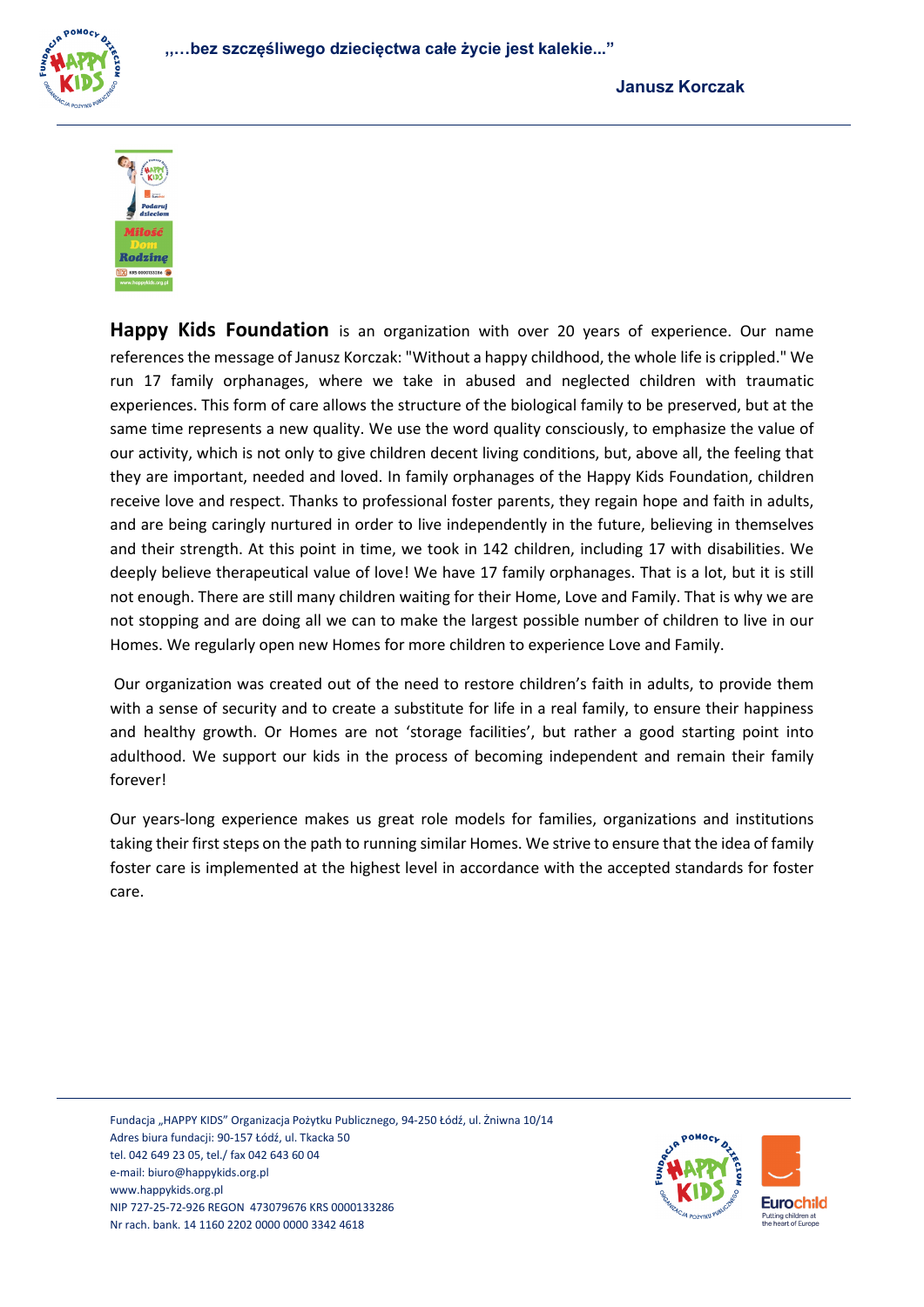

## Evacuation of children from orphanages in Ukraine **Please, lend us a hand in helping others!!!!!**



On February 28th, Hanna Zdanowska, Mayor of the city of Łódź, entrusted Aleksander Kartasiński, the President of the Happy Kids Foundation, with the task of coordinating the evacuation of children from orphanages and foster care in Ukraine. The evacuation of children is carried out in agreement with the Department for the Protection of Children's Rights and Adoption of the Ministry of Social Policy of Ukraine. Since the beginning of the war in Ukraine, the Happy Kids Foundation has already evacuated over 400 children with their caretakers, with their age starting as young as 10 months old. Children evacuated from Ukraine found a safe shelter in Łódź, Lublin, Wygonin and Garczyn near Gdańsk, and in rehabilitation centers in Duszniki (for children with disabilities). Today, we are evacuating almost 800 children and their caretakers: a group of 711 people from Odessa and Kharkiv will receive shelter, courtesy of Hotel Ossa Conference & Spa and 59 people from Volhynia – they will be sheltered by the city of Łódź.

Another 550 victims of the war are on the way - women with children. The local government in Duszniki made a declaration of assistance in providing shelter. Several thousand Ukrainian orphans are waiting to be evacuated from the territories affected by hostilities - the scale of the problem is enormous.

The donations will be allocated for immediate needs – transportation, food, hygiene products, clothes – as well as for medical treatment, psychological therapy and legal care.

Fundacja "HAPPY KIDS" Organizacja Pożytku Publicznego, 94-250 Łódź, ul. Żniwna 10/14 Adres biura fundacji: 90-157 Łódź, ul. Tkacka 50 tel. 042 649 23 05, tel./ fax 042 643 60 04 e-mail[: biuro@happykids.org.pl](mailto:biuro@happykids.org.pl) [www.happykids.org.pl](http://www.happykids.org.pl/) NIP 727-25-72-926 REGON 473079676 KRS 0000133286 Nr rach. bank. 14 1160 2202 0000 0000 3342 4618